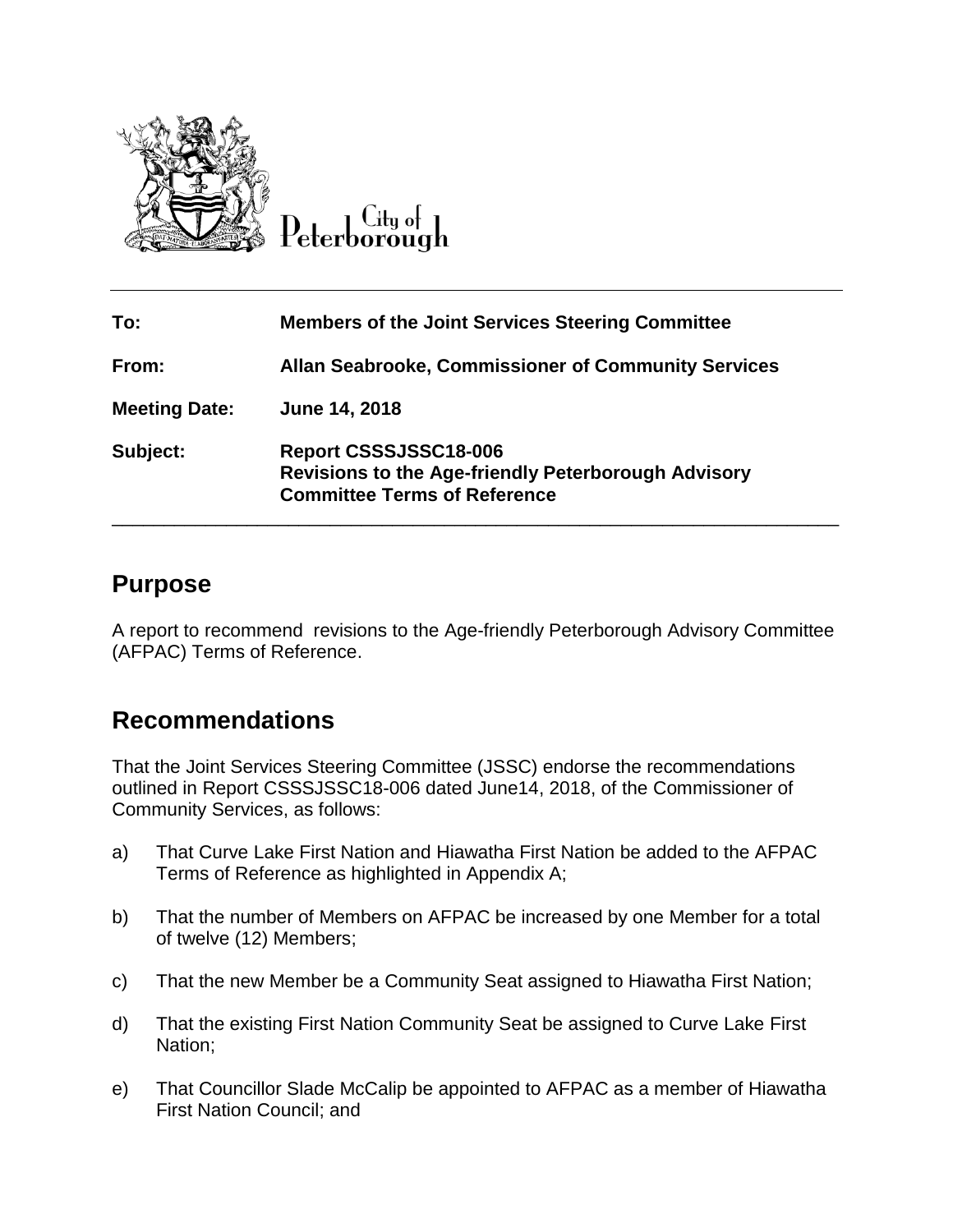f) That Staff be directed to forward an amending report to City, County, and First Nations Councils for approval.

## **Budget and Financial Implications**

There are no budget or financial implications to the City or County resulting from the endorsement of the recommendations of Report CSSSJSSC18-006.

## **Background**

The original Terms of Reference for AFPAC were approved by City Council on July 31, 2017. These Terms of Reference did not include Curve Lake and Hiawatha First Nations since they had not adopted the Age-friendly Plan or Terms of Reference at that time. As of April 5, 2018, both Curve Lake First Nation and Hiawatha First Nation approved the revised Terms of Reference that include both First Nation governments as shown in Appendix A.

The initial Terms of Reference provided for one Community Seat shared by both First Nations with the City and County of Peterborough each assigned individual Community Seats. At the request of Hiawatha First Nation Chief and Council, dedicated Community Seats are being recommended for Curve Lake First Nation and Hiawatha First Nation. This change enables a "community voice" for both First Nations. By adding one Community Seat, AFPAC would increase to 12 Members. The new structure of AFPAC is shown in Figure 1.



Chart 1: Age-friendly Peterborough Advisory Committee Organization Chart